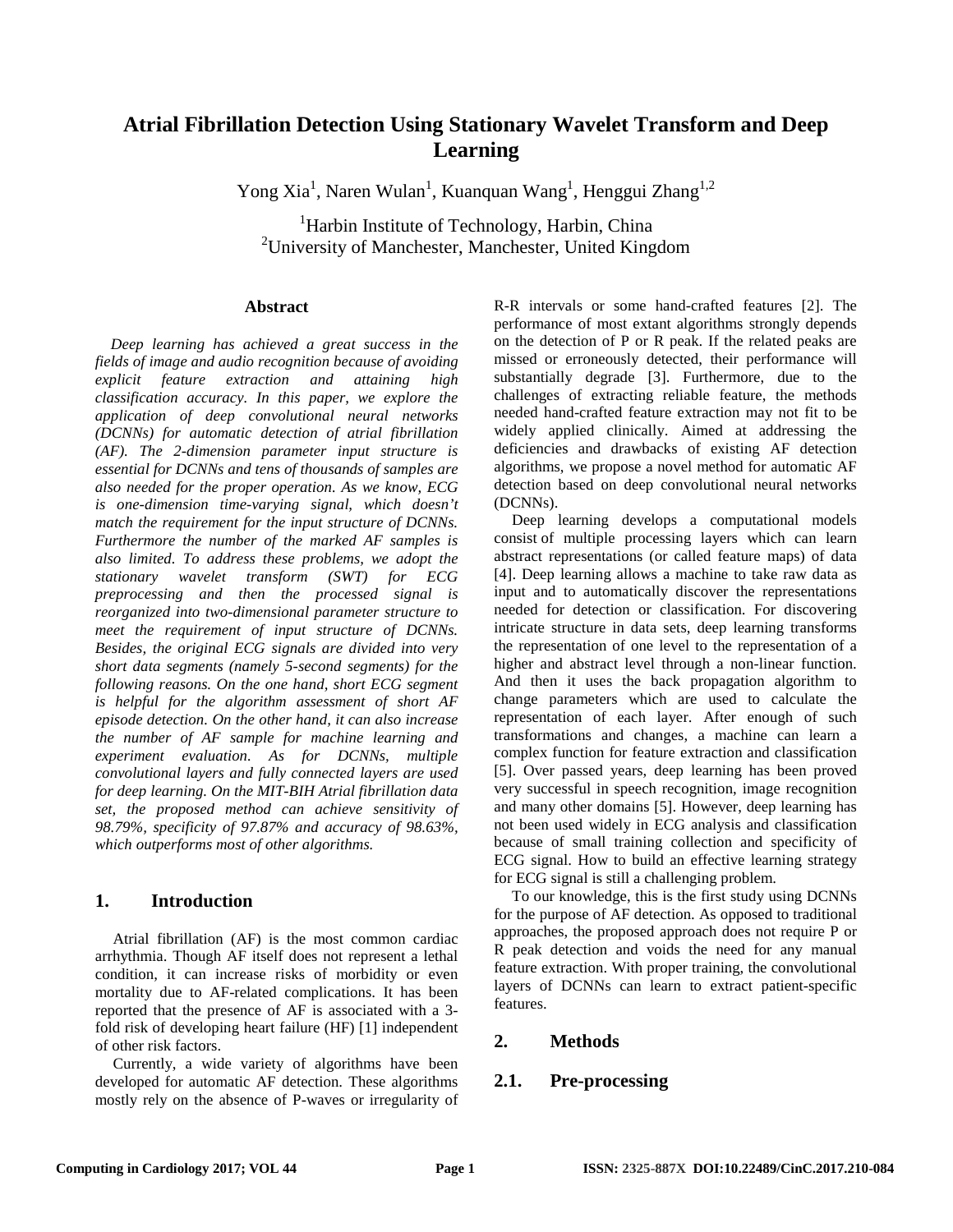The original beat-to-beat annotated ECG signal is divided into segments for every 5 seconds by using a percentage parameter P [6]: A segment is considered to be a true AF only when the annotated AF beats in that data segment with a percentage greater than P. In our study, we set P to 0.5. In order to remove baseline wander, muscle noise and power-line interference, an elliptical band-pass filter with filter order of 10 and passband of 0.5-50 Hz is applied to each segment.

### **2.2. Stationary wavelet transform**

 We choose the stationary wavelet transform (SWT) since it is time-invariant at each decomposition level. Since the SWT with J-levels on a signal requires the signal length to be a multiple of  $2^J$ , the filtered data segment needs to be zero-padded. The detail coefficients  $D_i(n)$  and coarse coefficients  $C_i(n)$  in time domain can be recursively computed as:

$$
D_j(n) = \sum_{m} g(n) D_{j-1}(n - 2^{j-1}m) \tag{1}
$$

$$
C_j(n) = \sum_m h(n)C_{j-1}(n-2^{j-1}m)
$$
 (2)

 After pre-processing step, we employ SWT on each 5 second segment to obtain one kind of representation on filtered data. It is worth noting that we use SWT to generate 2*J* ( *J* detail coefficients and *J* coarse coefficients) time series for each segment. Each coefficient time series has the same time resolution as the original signal segment. The 2*J* time series are organized in a two-dimensional (2-D) matrix of which every row stands for one coefficient time series. DCNNs are often used for image classification, and require the 2- D array input. For color images, RGB (red, green, blue) values can be regarded as three different 2-D feature maps. The 2-D matrix of coefficients time series can be regarded as a grayscale "image". Thus, this type of representations can be used as 2-D input of DCNNs. Figure 1 shows the 2-D matrix of coefficients time series input type normalized to [-1,1]. As mentioned above, the 2-D matrix of coefficients time series is the 2*J* time series where *J* means SWT with J-levels. In this study, we choose the Daubechies 5 wavelet as the mother wavelet, which is an orthogonal wavelet and is similar to the ECG waveform [\[7\],](#page-2-0) to implement wavelet analysis. Considering the sampling frequency of 250 Hz and the frequency range of atrial activities (4-9 Hz[\) \[8\],](#page-3-0) we set the number of wavelet transform decomposition level  $J$  to 6. So Figure 1 has total 12 rows (6 rows of detail coefficients and 6 rows of coarse coefficients).



Figure 1. Graphical representation of a 5-second 2-D matrix of coefficients time series used as the input of DCNNs.

#### **2.3. DCNNs architectures**

DCNNs are a popular type of deep learning architecture and are composed of mainly three types of layers: convolutional layers, pooling layers and fully connected layers. A convolutional layer applies a set of weights called filter bank or kernel to process small local parts of the feature map from previous layer (or raw input). Feature maps consist of many neurons called units. Each unit in feature maps of current convolutional layer is connected to local areas in the feature maps of the previous layer through the filter bank. The sum of the local weights is then passed through a non-linear function such as a ReLU. It is noteworthy that in a convolutional layer, different feature maps use different filter banks but all units of one feature map share the same filter bank. The convolutional layer plays the role of detecting local connections of features from the previous layer but the pooling layer plays the role of merging similar features into one. Due to neighbouring units have correlation with each other, reliable detection can be done by generating a lower resolution feature map. Pooling layer can reduce the dimension of feature maps and the number of parameters, and create an invariance to translation and distortion. At the end of the DCNNs, there are usually some fully connected layers. Top fully connected layers perform the classification task and produce the final class vector. The back propagation algorithm used in the DCNN adjusts all the weights in all filter banks as it does in a conventional deep network. In brief, there are four main concepts behind the DCNNs: local connections, sharing weight, pooling and the use of multiple layers.

Table 1 shows the detailed architecture of DCNNs for automatic AF detection. The architecture is composed of two convolutional layers, two max-pooling layers, two ReLU layers, one dropout layer, two fully connected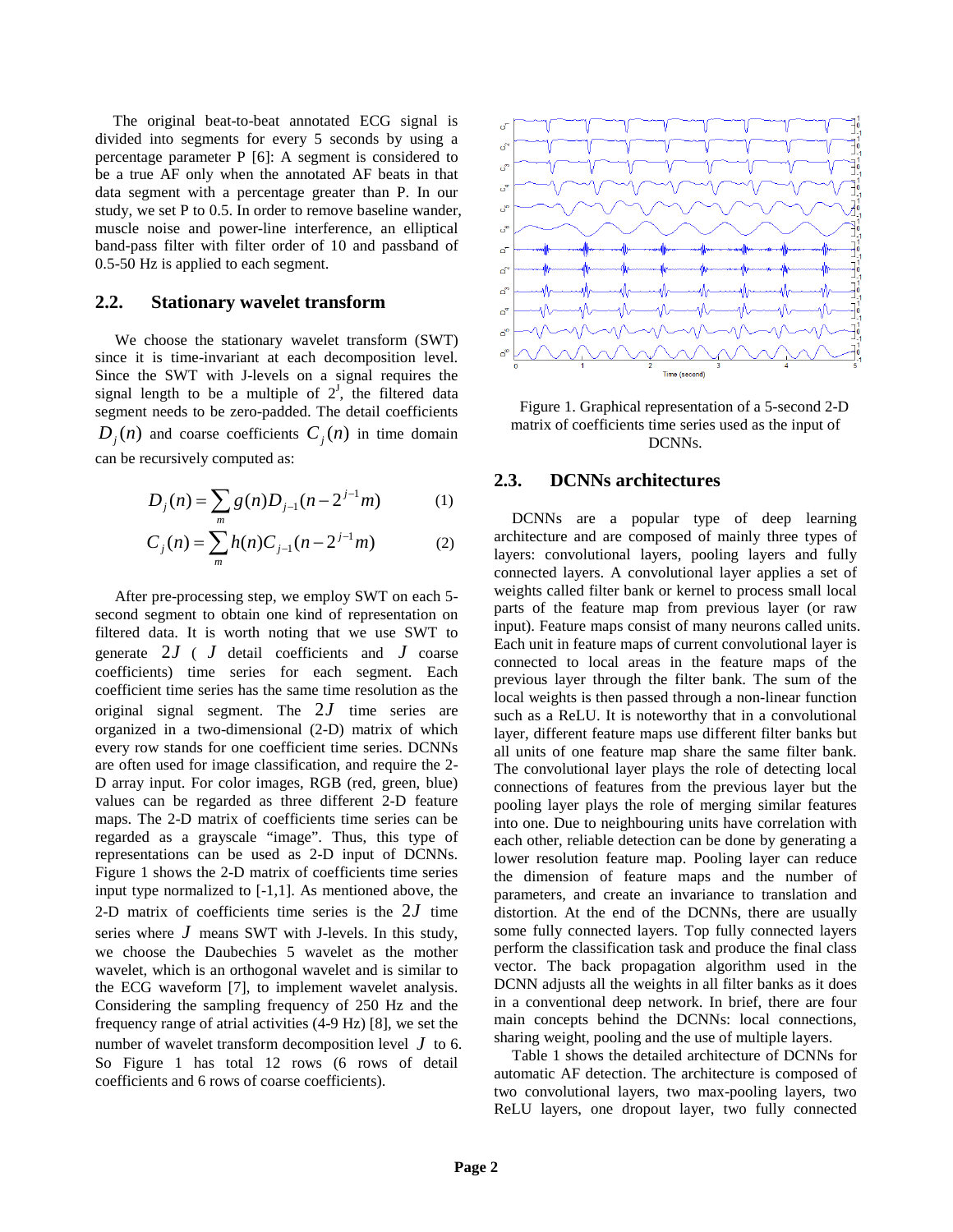layers and one softmax layer. The first convolutional layer with kernel size of  $3 \times 11$  has 32 hidden units followed by a ReLU layer. The pooling size of the first pooling layer is  $2 \times 3$ . The second convolutional layer with kernel size of  $2 \times 11$  has 32 hidden units. The pooling size of the second pooling layer is  $2 \times 3$ . The first fully connected layer has 100 hidden units followed by a ReLU layer and then a dropout layer. The second fully connected layer has 2 hidden units. Finally, there is a softmax layer with 2 outputs.

Table 1. The detailed architecture of DCNNs.

| Layer             | # of   | Kernel size/  |
|-------------------|--------|---------------|
|                   | output | Pooling size  |
| Conv1             | 32     | 3 x 11        |
| ReLU <sub>1</sub> | 32     |               |
| Pool1             | 32     | $2 \times 3$  |
| Conv2             | 32     | $2 \times 11$ |
| Pool <sub>2</sub> | 32     | $2 \times 3$  |
| Fc1               | 100    |               |
| ReLU <sub>2</sub> | 100    |               |
| Dropout1          |        |               |
| Fc2               | 2      |               |
| Softmax           | 2      |               |

### **3. Results**

#### **3.1 Data set**

The MIT-BIH Atrial fibrillation (MIT-BIH AFIB) data set [\[9\]](#page-3-1) which is the most popular database for the assessment of AF detection is used to evaluate the performance of the proposed algorithm.

#### **3.2 Experimental result**

The experiments are performed on a computer with 2 CPU at 2.1 GHz , 2 NVIDIA Tesla K40c GPU and 32-Gb memory. We run the proposed DCNNs over our highly efficient GPU using Caffe deep learning framework [10]. Table 2 summarizes the performance of our method and the existing algorithms [2, 11-13] published in recent few years validated on the MIT-BIH AF database.

Huan[g\[11\]](#page-3-2) and Le[e\[12\]](#page-3-3) methods need to detect R-R intervals. Babaeizade[h\[13\]](#page-3-4) methods need to detect both R-R intervals and P wave. Their performances depend on the accuracy of peak detection and when missing peaks or erroneously detected peaks, their performance will be poor. Although, Asgar[i\[2\]](#page-2-1) method does not need to detect R-R intervals or P wave, they manually selected the peakto-average power ratio and log-energy entropy of the signal as features of AF detection.

In contrast, our proposed method does not rely on peak

detection and other manual features and achieves the sensitivity of 98.79%, specificity of 97.87% and accuracy of 98.63%, which outperform all other methods from Table 2.

Table 2. The comparison of performance.

| <b>Algorithm</b>       | <b>Sensitivity</b> | <b>Specificity</b> |
|------------------------|--------------------|--------------------|
| Huang et al. $[11]$    | 96.10%             | 98.10%             |
| Lee et al. $[12]$      | 98.20%             | 97.70%             |
| Babaeizadeh et al.[13] | 92.00%             | 95.50%             |
| Asgari et al.[2]       | 97.00%             | 97.10%             |
| Our method             | 98.79%             | 97.87%             |

## **4. Conclusion**

In this paper, we convert the one-dimensional ECG signal into two-dimensional form by stationary wavelet transform, so as to realize the detection of atrial fibrillation using deep convolution neural network. In this way, there is no need for the detection of P or R peak and the extraction of handcrafted manual feature. The results of experiments, which are performed over the MIT-BIH Atrial fibrillation (MIT-BIH AFIB) database show that our DCNNs with input form based on SWT has sensitivity of 98.79%, specificity of 97.87%, accuracy of 98.63%, which outperforms the majority of the existing algorithms. Furthermore, the proposed method performs very well for data segment as short as 5-second. As a result, the proposed approach is a fast, accurate, efficient method for detection of atrial fibrillation.

#### **Acknowledgments**

This work was financially supported by Shandong Province Natural Science Foundation (ZR2015FM028), Shandong Province Science and Technology Development Plan (2014GSF118152), and China Scholarship Council (201606125090).

### **References**

- <span id="page-2-1"></span>[1] Camm A J, Lip G Y, De Caterina R, et al. ESC Committee for Practice Guidelines (CPG). 2012 focused update of the ESC Guidelines for the management of atrial fibrillation: an update of the 2010 ESC Guidelines for the management of atrial fibrillation. Developed with the special contribution of the European Heart Rhythm Association[J]. Eur Heart J, 2012, 33(21): 2719-2747.
- <span id="page-2-0"></span>[2] Asgari S, Mehrnia A, Moussavi M. Automatic detection of atrial fibrillation using stationary wavelet transform and support vector machine[J]. Computers in biology and medicine, 2015, 60: 132-142.
- [3] Larburu N, Lopetegi T, Romero I. Comparative study of algorithms for atrial fibrillation detection[C]//Computing in Cardiology, 2011. IEEE, 2011: 265-268.
- [4] Goh H, Thome N, Cord M, et al. Learning deep